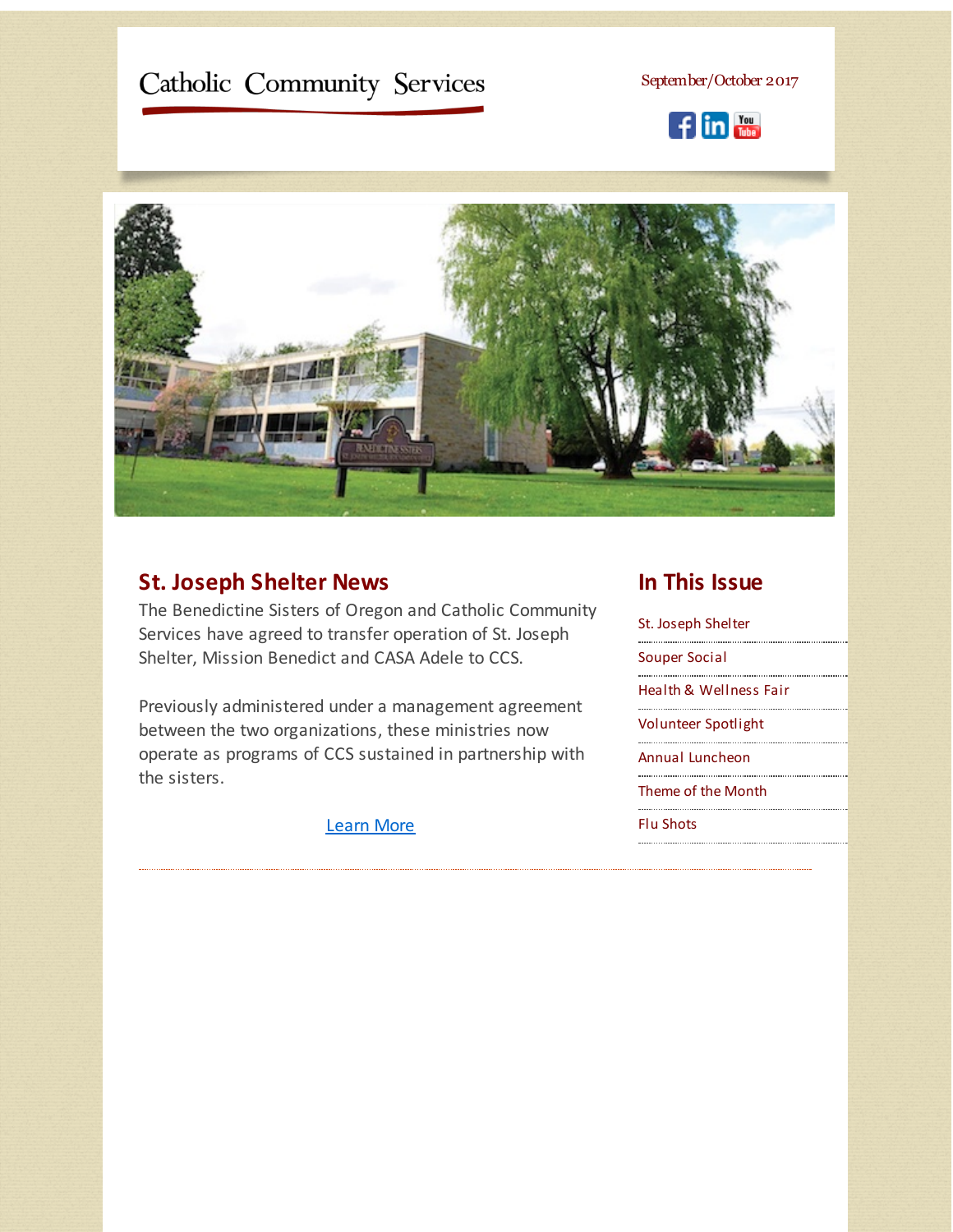

### **United Way Campaign: Souper Social**

Do you have a super soup recipe? Whip up a batch and enter your favorite soup for the chance to win a custom-made trophy. Tasters will decide whose soup reigns soupreme. The Souper Social will be held on **Friday, October 13th** in room 300 and 301 in the Bishop Steiner Building from **11:30-1:00pm**. To RSVP, email Stephanie Stoker at [sstoker@goisn.org](mailto:sstoker@goisn.org). If you're interested in volunteering for any of the United Way campaign events, email Heidi Frederick at [hfrederick@ccswv.org](mailto:hfrederick@ccswv.org).

Don't forget to mark your calendars for the Holiday Bazaar & Bake Sale on **Thursday, November 9th** and the Big Basket Blowout & Potluck on **Thursday, December 14th**.



**Save the Date! Open Enrollment & Wellness Fair** Mark your calendar for these important dates! The popular Health and Wellness Fair is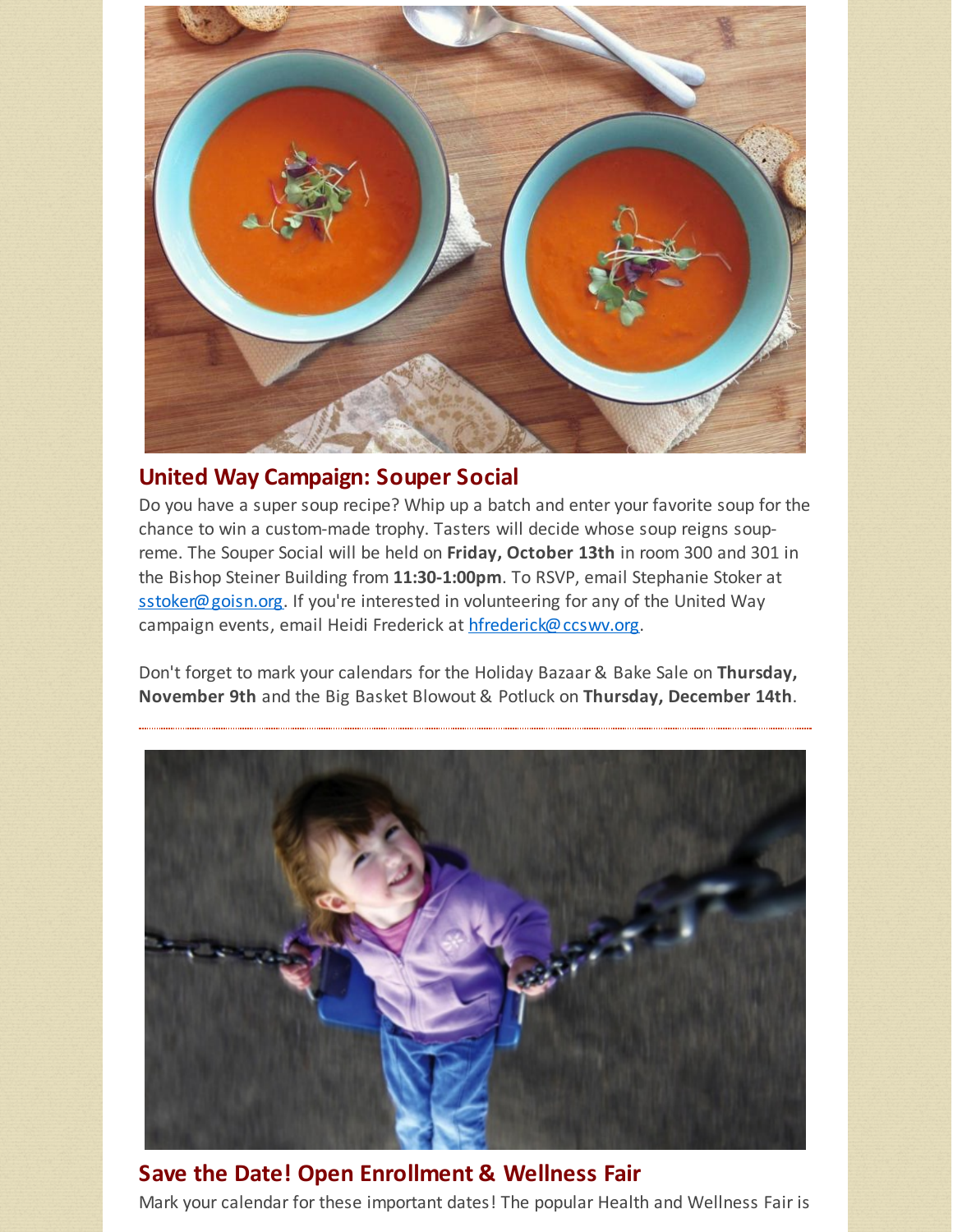on **Thursday, October 12th** from **12:00-4:00pm** at the Bishop Steiner Building. There will be exhibitors, door prizes, food and activities. Don't miss it!

Open Benefits Enrollment for 2018 starts **Monday, October 16th**. Choose your benefits by logging into Ultipro. Benefits enrollment must be completed before Monday, October 30th.

For more information, contact Marilee at [mdarby@ccswv.org](mailto:mdarby@ccswv.org) or 503-856-7003.

#### [View](http://r20.rs6.net/tn.jsp?f=0012kw7GXoZm-ZyrLUTChWEg1ue40DeDAlMTU36jmFtyvj_26CFRyUOWzxarmIrV9Qko3ceNAL3JvpXN9MygC2etAH7SAiBD29r8WEEHEpZfiZ9AcUz5D69kzlJbKz0BiQ2U3bgsqxivb_u_7ymjo_kpwzhX3_mtPsrC-NSinv0KHLekDYssgzFCmgfEtvIBjnjMOGFo4a-rt24lo0kPkAT2jVXG0PLasa5gzJxRvgA1275gRt_IHQlue8ZR72Ns3Wjvm1zIiI1Zio=&c=&ch=) the flier



### **Volunteer Spotlight - Lauren Lang, Jesuit Volunteer**

Before being placed with CCS as a member of the Jesuit Volunteer Corps, Lauren Lang had never even set foot in Oregon. Lauren joined Jesuit Volunteer Corps Northwest shortly after graduating from Saint Joseph's University in Philadelphia.

"I found out about CCS after being accepted to JVC Northwest and receiving my 'service placement' here, which was based on my past experiences as well as my interests," Lauren said. "To me, it was a perfect fit!"

[Read](http://r20.rs6.net/tn.jsp?f=0012kw7GXoZm-ZyrLUTChWEg1ue40DeDAlMTU36jmFtyvj_26CFRyUOWzxarmIrV9QkN-IDnyNChCfpqEVd1qlqmdLH_mx9jj-qD0pE3KpFTemIAWv6YRV2Lxylna7NhN-NPik-oVBoeWIzqBkUu79KqWXabadvR_xZWWzrdL06QQB6QMIVp4DBkMkqFsjCmWguIpGb3sQEHcxkoMl3JitoHA==&c=&ch=) More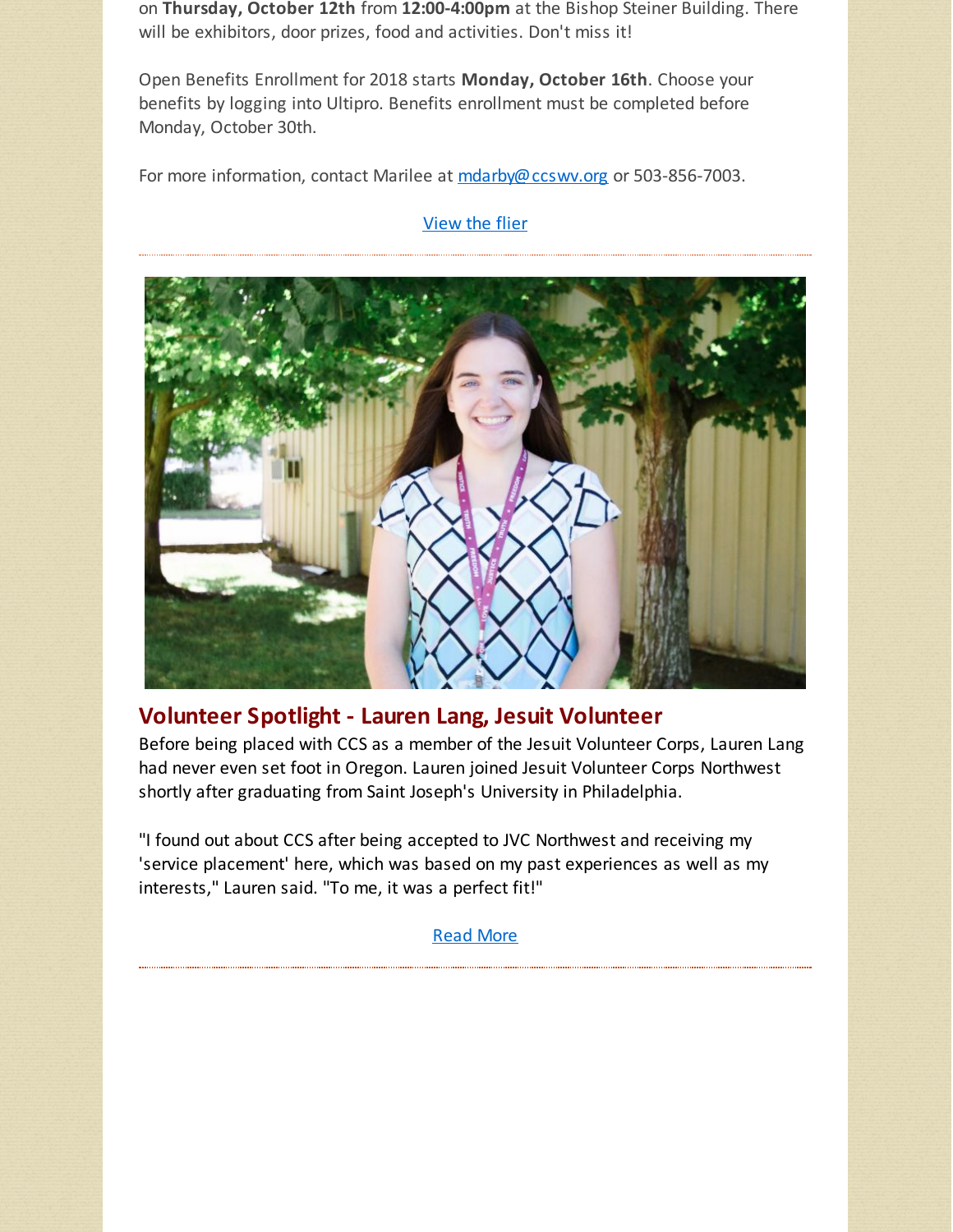

# **Annual Luncheon Volunteers Needed**

Our Annual Luncheon is just around the corner on Wednesday, October 18 at the Salem Convention Center. The theme this year is *Flourish Together*. Volunteers are needed to assemble gifts, host tables, greet and register guests, and set up and clean up. To volunteer, contact [hfrederick@ccswv.org](mailto:hfrederick@ccswv.org). To host a table, or for more information, contact [communications@ccswv.org](mailto:communications@ccswv.org).



# **Sanctuary Theme of the Month - Loss**

When you think of loss, a lot of times you think of the passing of a loved one or perhaps the loss of something material, but in reality any time a change occurs in your life, so does loss. Loss can be a challenging thing to face, but the S.E.L.F. model is a helpful tool when trying to acknowledge and move past loss. The acronym S.E.L.F. stands for safety, emotion management, loss and future. The model helps facilitate important dialogue that will guide you through big changes in your life. Recognizing and sitting with vulnerabilities and emotions that come with loss are vital steps in the